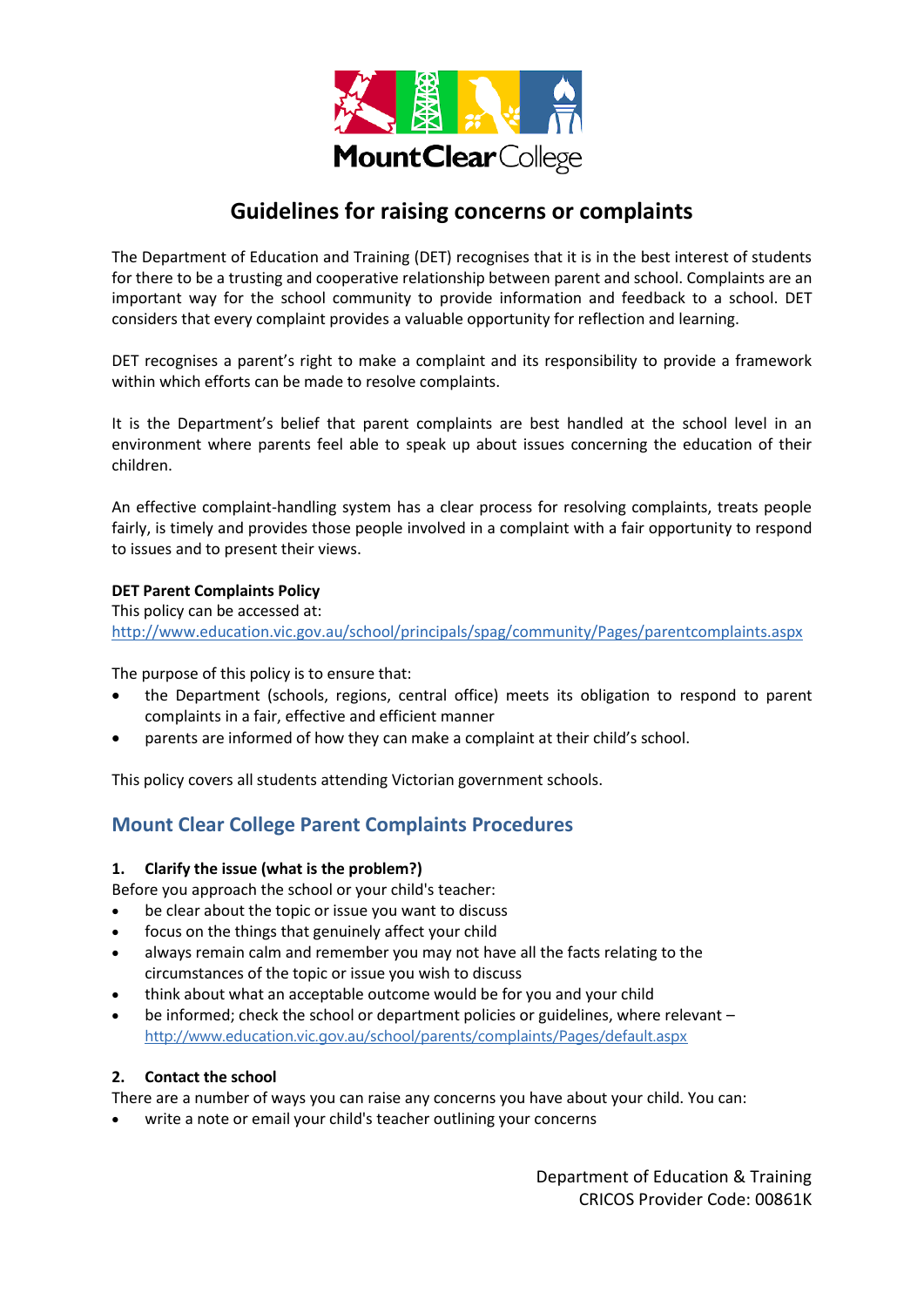- make an appointment to speak on the phone or in person with the class teacher, Year Level Co-ordinator or Mentor teacher; ensuring that you inform the school about the issue you wish to discuss
- consider speaking with the school's Student Wellbeing Coordinator (Fionna Wooller) if you feel that is appropriate
- arrange any meeting times by ringing the school to request an appointment (this is more convenient for both you and your child's teacher and does not interrupt teachers during the time they need to be with their students).

The class teacher or Year Level Coordinator, together with others who may be involved, should be given a reasonable amount of time to take the steps required to resolve or address your concerns. Remember, it may not always be possible to resolve an issue to your complete satisfaction.

# **3. Contact the Principal or Assistant Principal**

Most concerns are resolved by following the first two steps above. However, if the issue remains unresolved after you have approached your child's teacher or other school staff you can then ask to see the Assistant Principal or Principal.

To do this, you will need to request an appointment through the school office on telephone number **(03) 5330 1500**. Be aware that:

- the Principal may ask another senior staff member to speak with you on their behalf
- if a teacher is going to be present at the meeting it is more likely to occur outside of classroom hours. If your concern is related to issues of school policy, these should be raised more formally (in writing) with the principal or the school council.

The school may follow up on complaints by;

- speaking with relevant staff and students in order to better understand the situation
- discuss the school's findings with the parent to reach an agreed resolution
- putting plans in place to ensure all students and staff feel safe
- utilising a restorative approach to established problems in order to resolve the issue and support all parties to move forward
- consulting with, where appropriate, relevant sections of DET and/or external agencies for advice.

## *The school will ensure that complaints received are recorded and actions taken to resolve the complaint are well documented.*

## **4. Contact the regional office**

If you still feel that your complaint has not been addressed satisfactorily after speaking to the teacher and the principal, you can then contact the Grampians Regional Office.

## **The DET Referral Policy**

If a person with a concern or complaint is not satisfied with the outcome determined by the school, they should contact DET's appropriate regional office.

The contact for the Grampians Regional Office is: 109 Armstrong Street North Ballarat 3350 Phone: 53 378 444 Fax: 53 332 135 Email: [swvr@edumail.vic.gov.au](mailto:swvr@edumail.vic.gov.au)

Department of Education & Training CRICOS Provider Code: 00861K